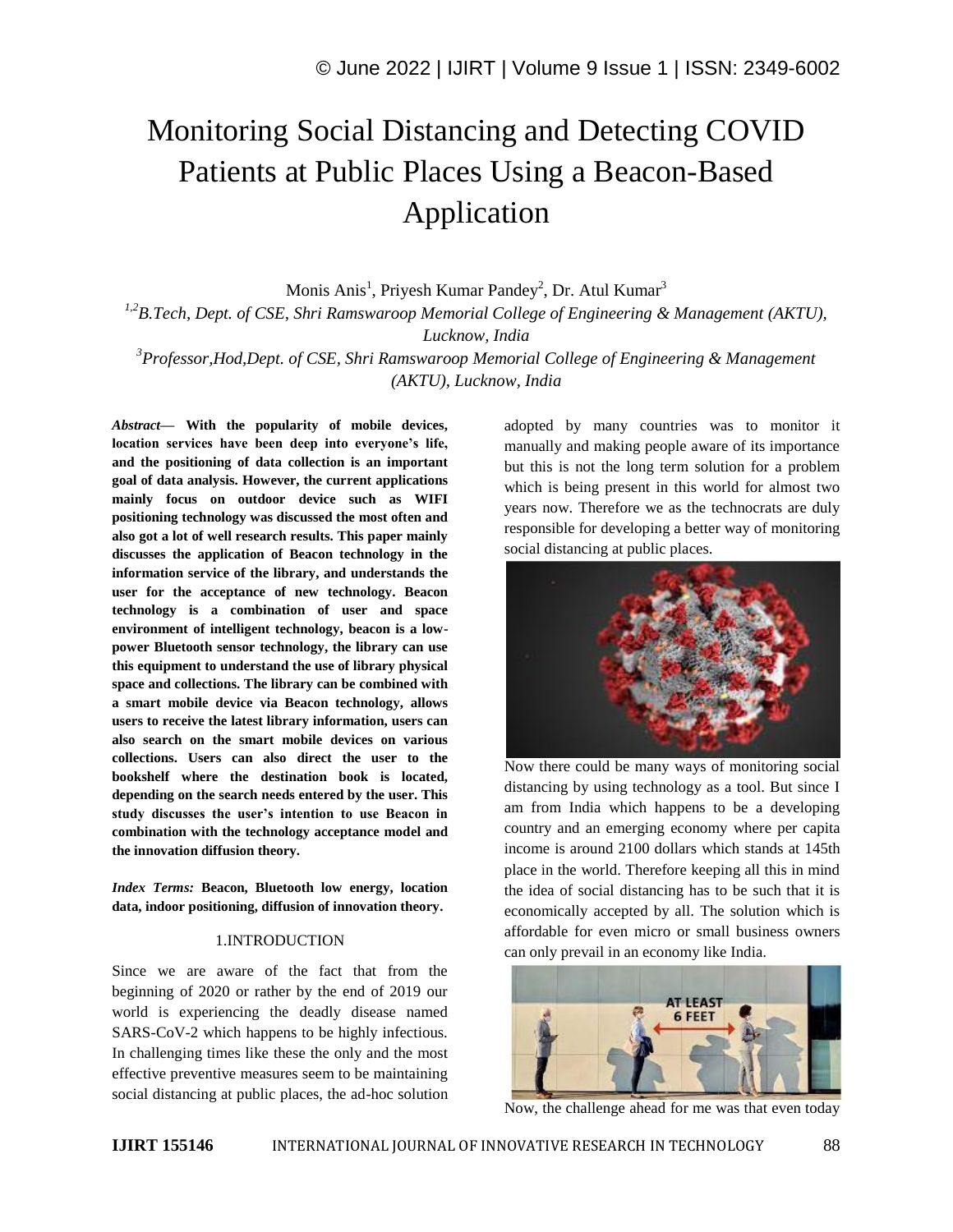the majority of the Indian population has not exposed themselves to smart devices, therefore any technological advancement for monitoring social distancing from traditional ways must have to be such that it is accessible to even those who have kept themselves secluded from this era of technology.

According to the data collected by Statista (a data collection agency) reveals that internet penetration rate in India is only 45% which means that even today 55% of Indian are deprived of using the internet and another data collected by Statista shows that the total number of smartphones in India is 760 million in the population of 1.3 billion.

Therefore, by now, I was pretty sure that my technological solution must not have to depend on the internet or smartphones, so while searching for the alternative of internet and smart devices I watched a five-year-old video on I-beacons a few days ago an idea struck my mind of developing a beacon-based technology for monitoring social distancing.

Now why I chose beacons as the base for developing the technology was simple because it is a cheaper alternative to the internet as it uses Bluetooth for connectivity, and Bluetooth connectivity is offered by even cheapest mobile phone in the market today (Keypad phones) which is more or less owned by almost everyone in India.

Therefore, this appeared to be the most feasible solution among all.

Now, the second challenge for us was to detect COVID patients at public places. This was necessary in order to stop the further spread of the infection. Here in India people are usually not very law abiding or preventive.



Many incidents were reported of COVID patients violating preventive norms set by the government and World Health Organisation, in many cases people

with positive RT-PCR test reports were found roaming around at public places.

Hence it was necessary to find and stop these people from further spreading the infection, but unfortunately, this wasn't possible to be executed manually.

Therefore I designed this technology to detect these patients and stop the further spread.

# 2. LITERATURE REVIEW

During this tough time of SARS-COV-2 when the world economy is at its nadir because of nationwide lockdown imposed by many countries to fight this deadly disease. As maintaining social distancing seems to be the most effective way to control the spread of disease, many countries have adopted the way of maintaining it manually.

Here our focus is on developing a technology to effectively monitor social distancing at public places by using beacons.

This beacon-based technology is cost-effective as we mainly focus on Indian markets and on their affordability and ability to adapt to new technology.

Communicable Diseases Surveillance

System in Iran: Strengths and Weaknesses 30 Years Following its Implementation

Journal of Infection and Public Health

A Study on User Behavior Analysis of Integrate Beacon Technology into Library Information Services

Molecular Beacon Assay Development for Severe Acute

Respiratory Syndrome Coronavirus 2 Detection

In-store location-based marketing with beacons: from inflated expectations to smart use in retailing

Monitoring, surveillance, and investigation of health threats

Communicable disease surveillance and response Systems

Public Health Surveillance Systems: Recent Advances

in Their Use and Evaluation

# 3. ALGORITHMS

For monitoring Social Distancing Step 1: START.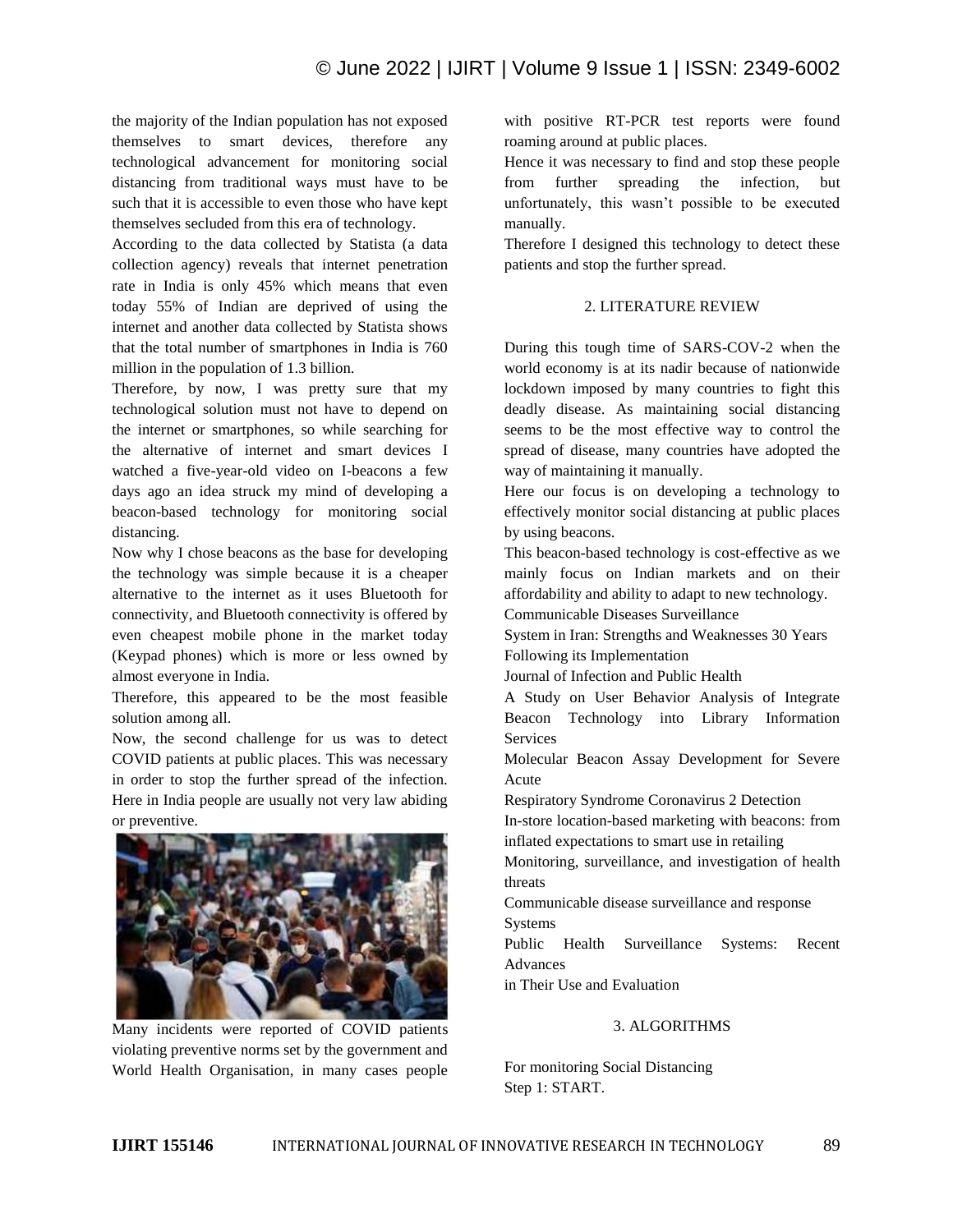Step 2 :As soon as the device will come in a range of the beacon will transmit the signal with a unique id.

Step 3: The device will receive the request to accept the signal.

Step 4: Once it clicks Ok then the connection will establish.

Step 5: Now administrator will recognize this device uniquely.

Step 6: Suppose there are N devices in the premises as soon as the distance between any two devices will be less than two meters it will start giving alert notifications on your device.

Step 7: On further ignorance of the notification, the alarm in the premises will alert them.

Step 8: For smartphone users, there will be additional features.

Step 9: Auto-saved Map outline of the premises will be accessible by the users after getting connected to the Beacon.

Step 10: For Parking vehicles.

Step 11: A beacon transmitter at a parking spot will transmit the signal.

Step 12: The receiver in the car will accept this signal.

Step 13: After the connection is established it will guide you to the particular spot. Step14: END.

# 4. FOR DETECTING COVID PATIENTS

#### Step 1:START

Step 2: As soon as the device will come in range of the beacon will transmit the signal with a unique id.

Step 3: The device will receive the request to accept the signal.

Step 4: Once it clicks Ok then the connection will establish.

Step 6: After this process beacons will access the user data from AROGYA SETU APP and if the user's RT-PCR test report is updated as positive on the app it will mark the user by a red flag and issue a warning on his device.

Step 7: On further ignorance of the notification, the alarm in the premises will alert them.

Step 8: Once the negative report is updated on AROGYA SETU APP it will remove the red flag and update with a green flag.

Step 9: END.

#### 5. IMPLEMENTATION

Now the challenge ahead for me was how to design it.

So after reading a lot about beacon technology I was perplexed as to which beacon to use, how to design a user-friendly application, the cost-effectiveness of the project, and much more.

After doing my research I concluded that I will be using BLE (Bluetooth low energy) beacons and a 'react' based which is compatible with both IOSbased and android-based devices.

Now how this technology will work?

Firstly we will be installing a beacon at public places like malls, supermarkets, educational institutions, and offices where people usually carry their mobile phones with them.

Secondly, we will be developing a React-based application that you can install on your Bluetoothenabled devices as soon as your device will come in the range of the beacon, it will ask for your permission, once you will give the permission it will access your location.



After accessing your location it will give you an alert notification as soon you will come in proximity (around 6 feet) with another person carrying Bluetooth enabled device which is also connected to this beacon.

If further violation of social distancing will take place then the administrator of this application will alert you with a voice signal via speakers install at that place.

The best part about this technology is that you don't need to carry particularly a smartphone as I have mentioned earlier in the introductory part that these beacons can also be connected to the basics keypad phone.